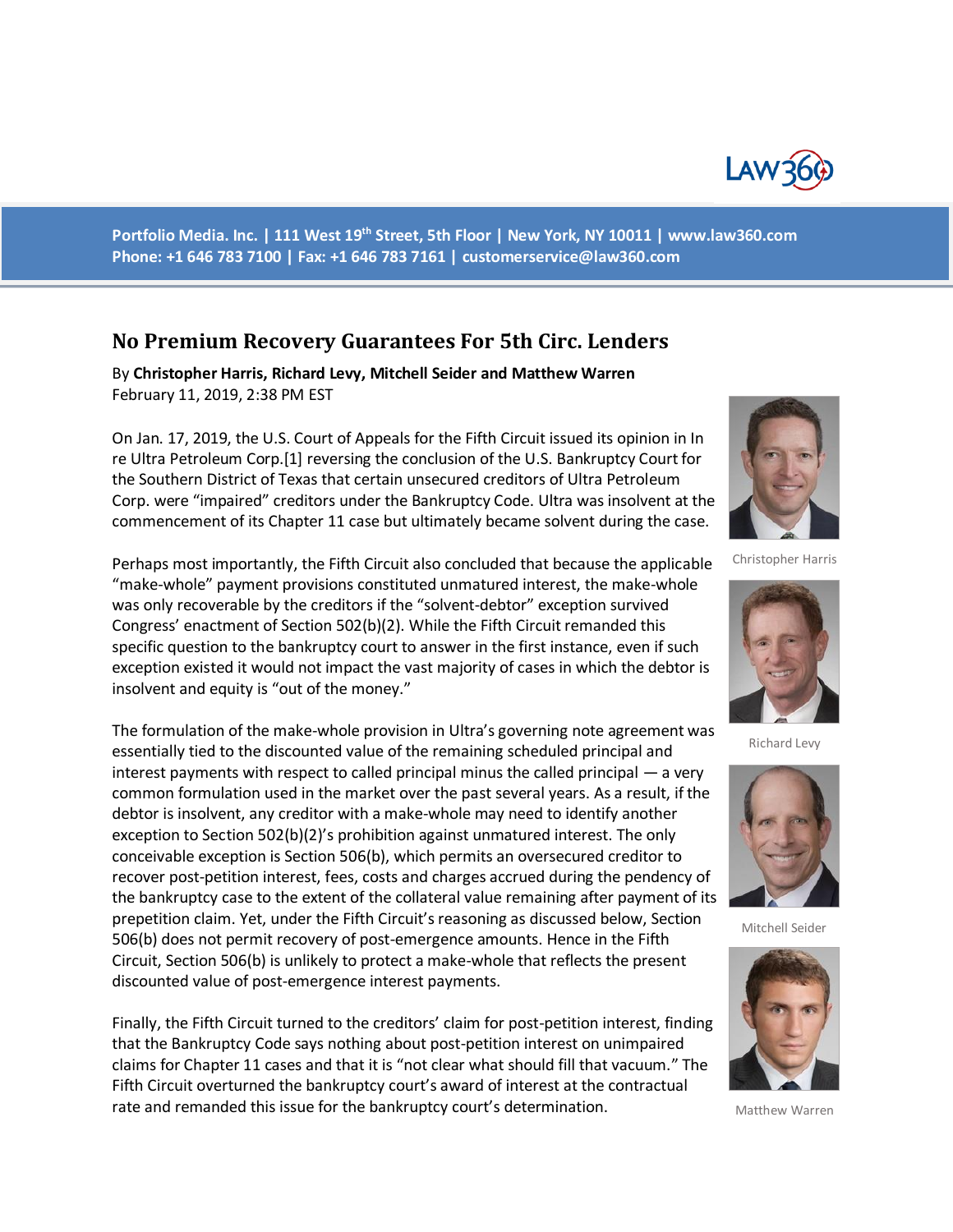### **The Bankruptcy Court Decision**

This case arose out of an anomalous instance in which Ultra had become solvent during its bankruptcy case due in part to a rise in commodity prices after the petition date. Therefore, Ultra ultimately proposed a Chapter 11 plan that would pay all unsecured claims in full, including post-petition interest. The plan treated the creditors as unimpaired and, as a result, the creditors were "conclusively presumed to have accepted the plan."[2] However, certain unsecured creditors objected to the plan and their treatment as holders of unimpaired claims because the plan failed to provide for the payment of both the make-whole premium contemplated by the note agreement and post-petition interest at the contractual default rate. Ultra argued, among other points, that creditors were unimpaired because the make-whole premium represented unmatured interest, which Section 502(b)(2) of the Bankruptcy Code expressly disallows, and that the Bankruptcy Code limits post-petition interest to the federal judgment rate.

The bankruptcy court held in favor of the creditors. In doing so, the bankruptcy court rejected the Third Circuit precedent in In re PPI Enterprises (US) Inc.[3] In PPI Enterprises, the Third Circuit noted that impairment of claims should be considered only under the Bankruptcy Code, rather than the plan of reorganization. Therefore, according to the Third Circuit, a claim is unimpaired if the plan provided for payment of the claim in the full amount allowed by the Bankruptcy Code. In contrast, the bankruptcy court held that only the plan, not any claim disallowance provisions in the Bankruptcy Code, can impair creditors. The court further found that since Ultra's plan provides that the creditors are unimpaired and shall be paid whatever amount necessary to render them unimpaired, nonpayment of amounts under the note agreement would render the affected claims impaired — even if the Bankruptcy Code otherwise disallows such payment. Accordingly, the bankruptcy court awarded more than \$300 million of the make-whole amount and post-petition interest at the contractual default rate. Ultra appealed directly to the Fifth Circuit.

#### **The Fifth Circuit Decision**

# *The Creditors' Claims May Not Have Been Impaired*

The Fifth Circuit reversed and remanded the bankruptcy court's decision that the creditors' claims were impaired. The key issue the Fifth Circuit examined was whether "the Rich man's creditors are 'impaired' by a plan that paid them everything allowed by the Bankruptcy Code."[4] The Fifth Circuit stated that it would "follow the monolithic mountain of authority holding the [Bankruptcy] Code — not the plan of reorganization — defines and limits the claim in these circumstances."[5] Citing the only Court of Appeals case addressing the issue,[6] numerous reported bankruptcy court opinions and the leading treatise, the Fifth Circuit held that the plan does not have to pay the creditor amounts that are disallowed under the Bankruptcy Code in order for a creditor to be deemed unimpaired.[7]

# *The Make-Whole Constituted Disallowed Unmatured Interest Under Section 502(b)(2)*

Had the Fifth Circuit stopped at this juncture, the ruling may not have been particularly notable. But the Fifth Circuit did not.

Instead, the Fifth Circuit specifically found that the interest for which the make-whole amount would compensate was unmatured as of the Chapter 11 petition filing date, and therefore the claim for the make-whole itself was disallowed under Section 502(b)(2) of the Bankruptcy Code, absent an applicable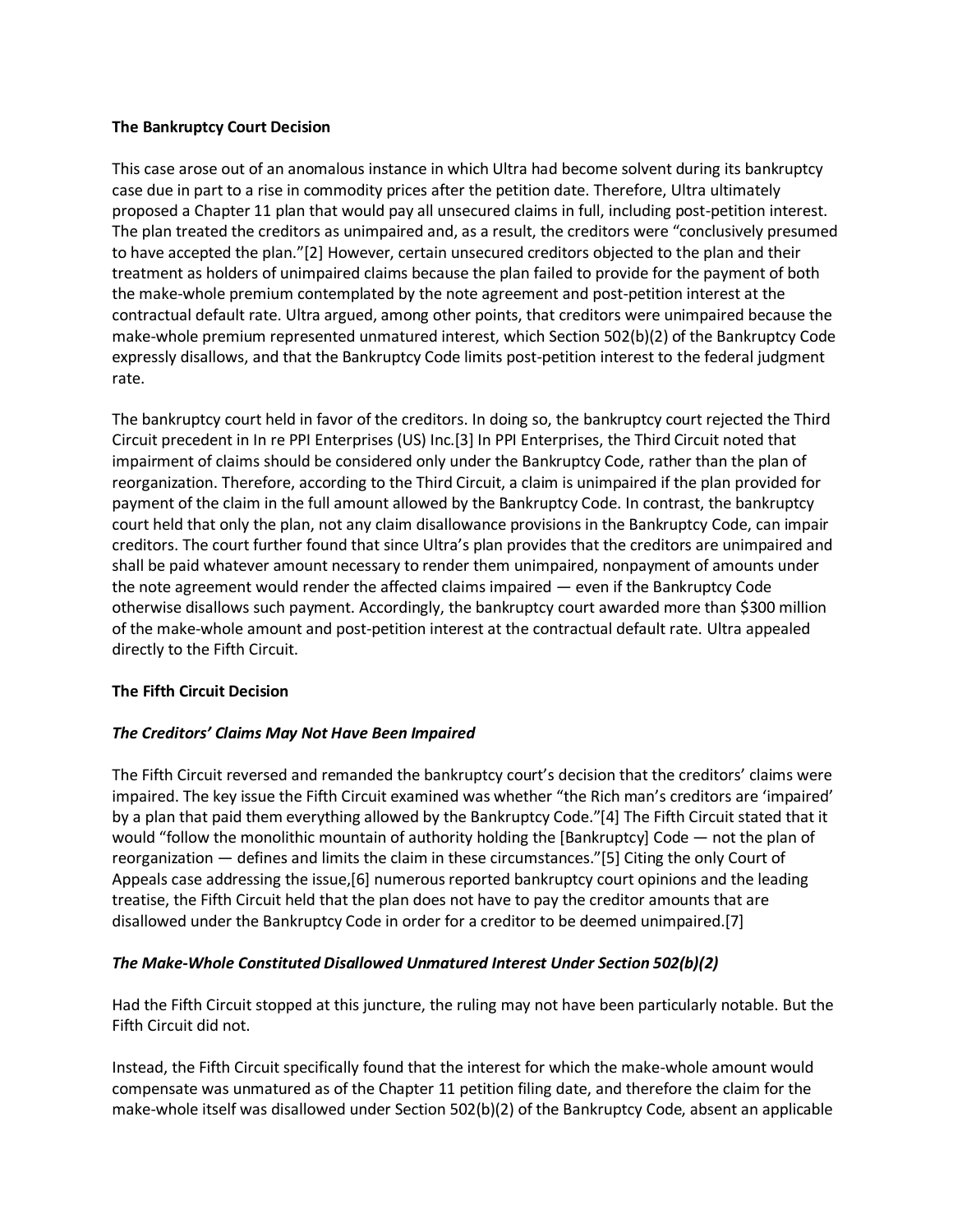exception. The Fifth Circuit further concluded that this exception could only be the solvent-debtor exception — assuming the provision survived the enactment of the Bankruptcy Code, which the Fifth Circuit "doubt[s] it did." The Fifth Circuit did not directly address whether a make-whole could be allowed under Section 506(b)'s exception for reasonable charges and fees, as the creditor in Ultra was unsecured. However, as noted below, the Fifth Circuit's other findings and reasoning may preclude such an argument.

First, the Fifth Circuit noted that the make-whole was the "economic equivalent of 'interest'" particularly as it was "calculated by subtracting the accelerated principal from the discounted value of the future principal and interest payments." Second, the Fifth Circuit found that the make-whole was unmatured, as it was not due as of the date of the filing and the note agreement's automatic acceleration clause, which provided that all amounts under the note agreement including the make whole were due and payable immediately and automatically upon the commencement of the bankruptcy case, "doesn't change things" as if so applied it would operate as an unenforceable ipso facto clause.

Finally, the Fifth Circuit found prior published decisions on this issue — none of which were rendered at the circuit level — to be unpersuasive. The Fifth Circuit noted that some courts had found such interest to now be matured pursuant to the provisions of the contract; an argument dismissed as the Fifth Circuit concluded that "ipso facto clauses count for nothing when deciding maturity under Section 502(b)(2)." The Fifth Circuit also noted that other courts "have concluded make-whole provisions are better viewed as liquidated damages rather than unmatured interest" but then found that "those categories are not mutually exclusive." Indeed, the Fifth Circuit noted that the creditors' principal argument was that the make-whole amount was "not actually interest" and that the creditors argued that "it compensates the noteholders not for the use of their money, but for [Ultra's] forbearance from using that money" as well as that "it is paid in a lump sum rather than earned over time." The Fifth Circuit found this argument unpersuasive, noting that the make-whole amount need not "be unmatured interest" but only that "it walks, talks and acts like unmatured interest."

The only argument the Fifth Circuit found somewhat persuasive was that the solvency of the debtor should create an exception to the disallowance of the claim. While the Fifth Circuit remanded the issue to the bankruptcy court for decision, it noted that even if the solvent-debtor exception were to still exist in some contexts, the solvent-debtor exception likely would not be an exception to Section 502(b)'s disallowance because the Bankruptcy Code requires solvent debtors to pay post-petition interest "on" a claim, rather than "as part of" a claim  $-$  a distinction with additional important ramifications as will be discussed in more detail below.[8]

#### *The Creditors Should Receive Post-Petition Interest on a Claim, but not as Part of a Claim*

The parties did not dispute that some post-petition interest was due  $-$  the question was how much. The Fifth Circuit noted that the 1994 amendments to the Bankruptcy Code repealing then Section 1124(3) clarified that the Bankruptcy Code permitted a creditor post-petition interest on a claim but not as part of a claim.[9] Indeed, the Fifth Circuit noted that "Congress knew how to write about interest as part of a claim when it wanted to" and that Section 502(b)(2) refers to a "claim ... for unmatured interest."

However, after a review of pre-Bankruptcy Code case law, the court concluded the "modern concept of post-petition interest on a claim had no analogy under pre-code law." Consequently, the Fifth Circuit found that it was left with two options: the general post-judgment interest statute or equity. The Fifth Circuit remanded this choice to the bankruptcy court for further determination; however, before so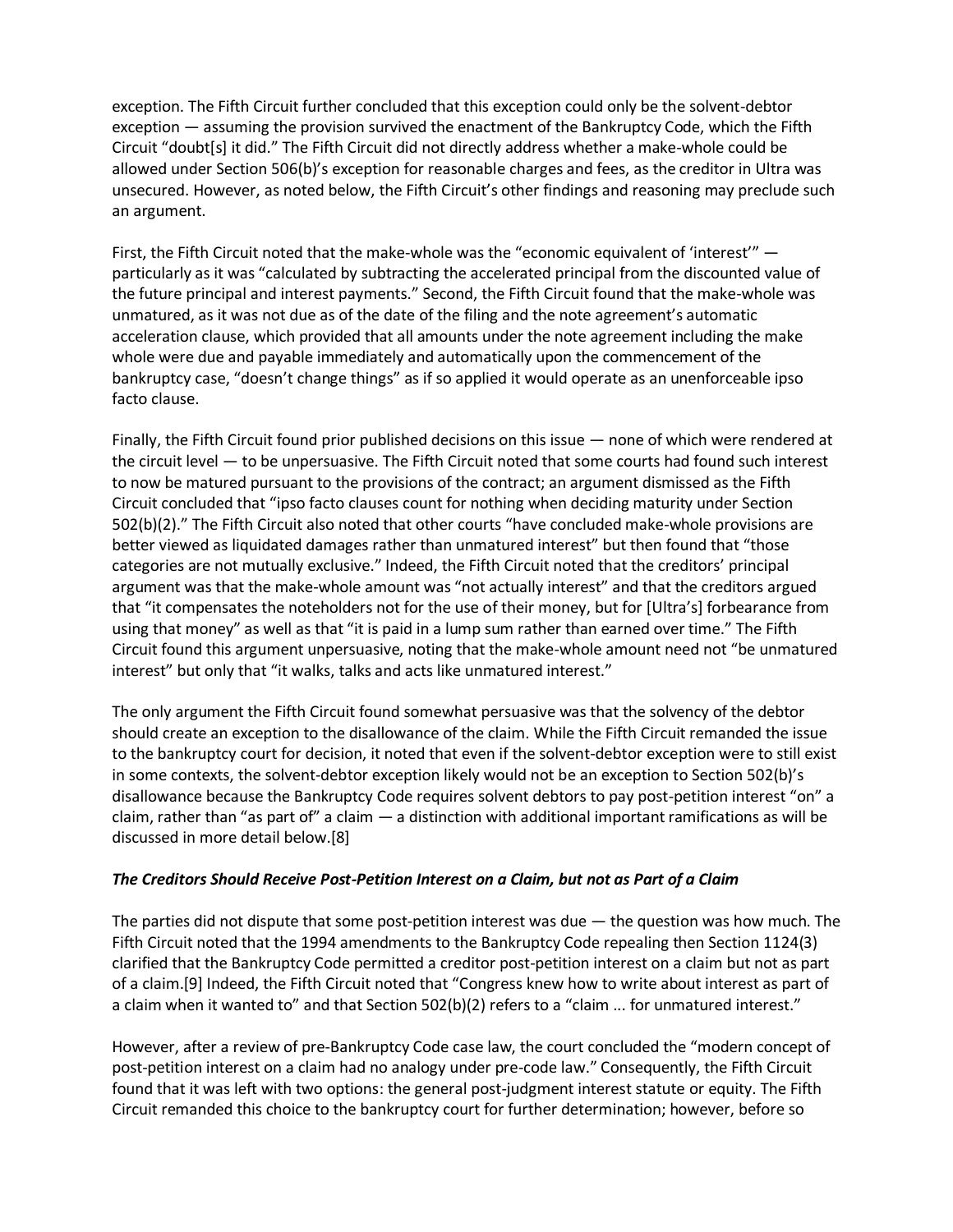doing, the Fifth Circuit clarified its view that the creditors have no "legal right to post-petition interest at the default rates," as no New York law required them to receive post-petition interest, and the "contractual rates at issue here governed interest paid on amounts owed under the contract, not interest on a bankruptcy award."

### **Implications**

The opinion clarifies that unsecured creditors of an insolvent debtor (and likely even a solvent debtor) will not be entitled in the Fifth Circuit to recover a make-whole amount if the make-whole amount is a substitute for unmatured interest. Moreover, the Fifth Circuit's rationale that post-petition interest should only be paid on a claim rather than as part of a claim would further restrict any argument that a secured creditor should be in a different spot on this issue than an unsecured creditor. This is because Section 506(b) permits an oversecured creditor to recover "interest on a claim," and thus would only permit recovery of post-petition interest incurred during the pendency of the bankruptcy case.

Thus, while the Fifth Circuit's opinion directly addressed the allowability of make-whole/prepayment premiums for unsecured creditors in solvent debtor cases, its reasoning casts doubt on the allowability of such premiums even for oversecured creditors. Just as the Ultra unsecured creditors needed to find an exception (i.e., the solvent-debtor exception) to Section 502(b)(2)'s general proscription against unmatured interest, so too must an oversecured creditor in an insolvent debtor case find an exception. As noted above, an exception under Section 506(b) appears to be unlikely given the Fifth Circuit's reasoning and conclusions, which appear to restrict Section 506(b) to only permitting recovery of postpetition interest, fees, costs, and charges incurred during the pendency of the bankruptcy case and not to the extent reflective of future interest payments that extend long beyond the debtor's emergence from bankruptcy. An oversecured creditor may seek to argue that a make-whole premium reflects liquidated damages and hence is really a "charge" under Section 506(b) rather than future interest, but that argument would be challenged by the Fifth Circuit's statement that make-wholes that "walk, talk and act" like unmatured interest should be disallowed as unmatured interest under Section 502(b)(2).

Importantly — unlike the rulings of Momentive, [10] AMR, [11] and EFH [12] — there is no easy path to simply "drafting around" the Fifth Circuit's finding in Ultra Petroleum Corp. that if the make-whole, prepayment, or other premium "walks, talks, and acts" like unmatured interest, then it may be subject to disallowance. As the Fifth Circuit appears to be the first circuit court to rule on this issue, it is unclear whether other circuits, or bankruptcy or district courts outside the Fifth Circuit, will follow. Nonetheless, the ruling serves as a powerful caution to all lenders — both secured and unsecured — that recovering a make-whole, prepayment or other premium remains no guarantee during a bankruptcy case.

*Christopher Harris, Richard A. Levy, Mitchell A. Seider and Matthew L. Warren are partners at Latham & Watkins LLP.*

*The opinions expressed are those of the author and do not necessarily reflect the views of the organization, or Portfolio Media Inc., or any of its or their respective affiliates. This article is for general information purposes and is not intended to be and should not be taken as legal advice.*

[1] In re Ultra Petroleum Corp., Case 17-80793, Doc. 00514799021 (5th Cir. Jan. 17, 2019).

[2] See 11 U.S.C. § 1126(f).